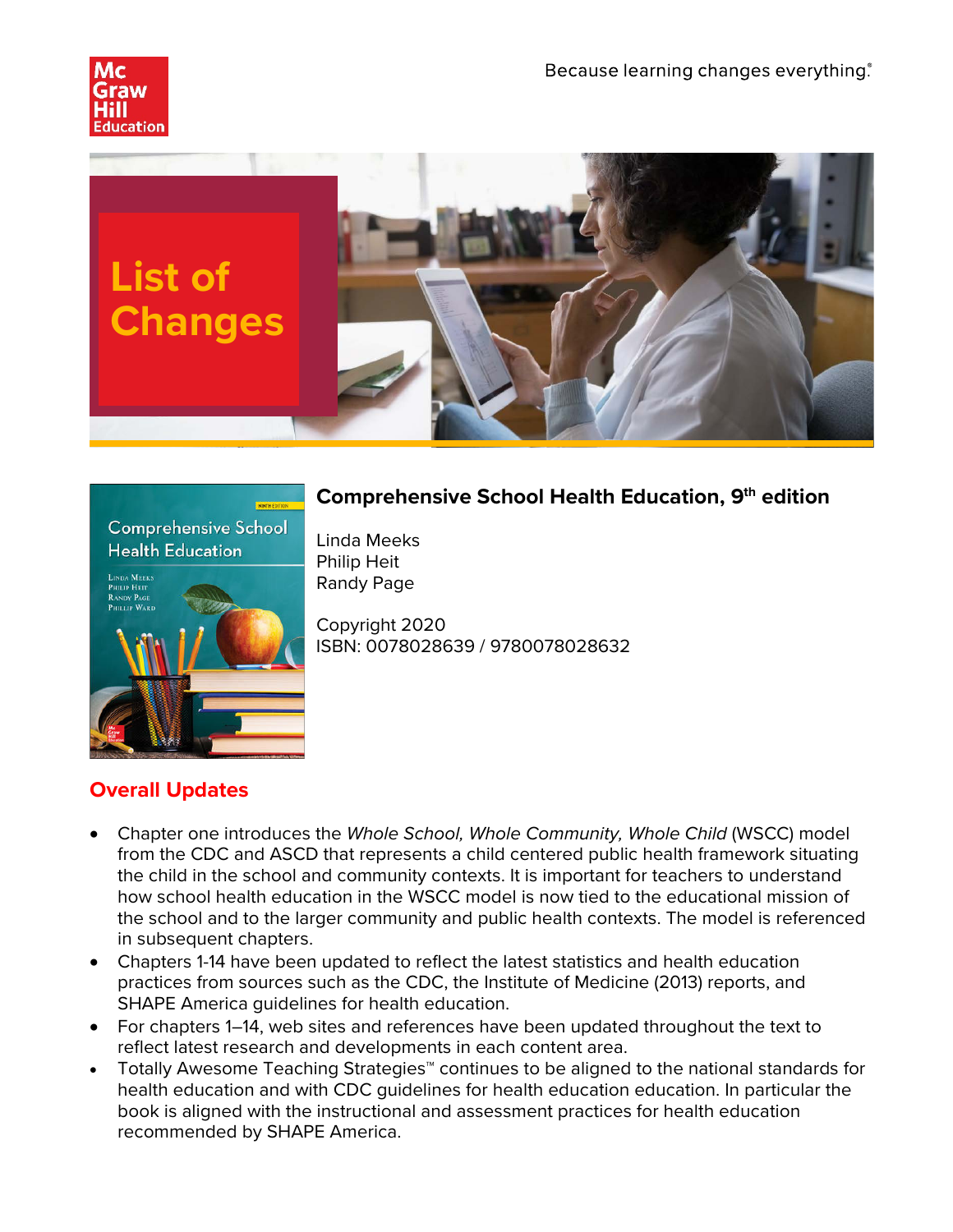## **Chapter Changes**

### **Chapter 1**

- updated CDC risk categories
- increased information on traumatic brain injuries particularly as related to concussion in sport
- substantive update on bullying focusing on verbal and physical as well as cyber bullying including sexting
- New section describing the comprehensive overview of the *Whole School, Whole Community, Whole Child* (WSCC) model and its 10 components
- Updated CDC guidelines for school health curriculums
- The Institute of Medicine (2013) guidelines integrated throughout this chapter
- New section on the Comprehensive School Physical Activity Program (CSPAP) is introduced and discussed

## **Chapter 3**

- Educational policies updated
- Updated characteristics of an effective health education curricula
- New section Shape America assessment practices for school-based health education

## **Chapter 4**

- New section on online and app-based tools for assessment
- New section Integration of the Shape America assessment practices for school-based health education
- Cooperative learning resources added
- Updated U.S. Department of Education has an Office of Educational Technology guidelines
- Web sites extensively updated

#### **Chapter 5**

- Comprehensive introduction and discussion of socio-emotional learning (SEL) and SEL competencies for students
- Updated discussion of concussions including introduction of the consensus statement on concussion in sport
- Updates suicide resource web links

#### **Chapter 6**

- Tips for Safe Social Networking for teens
- Updated policy information from the American Academy of Pediatrics on media use
- New section on the learning characteristics of generation Z

#### **Chapter 8**

- Updated myplate information
- Updated food labeling information

#### **Chapter 9**

- Updated physical activity guidelines from the CDC and the Institute of Medicine
- Updated sleep guidelines and discussion on device use and sleep